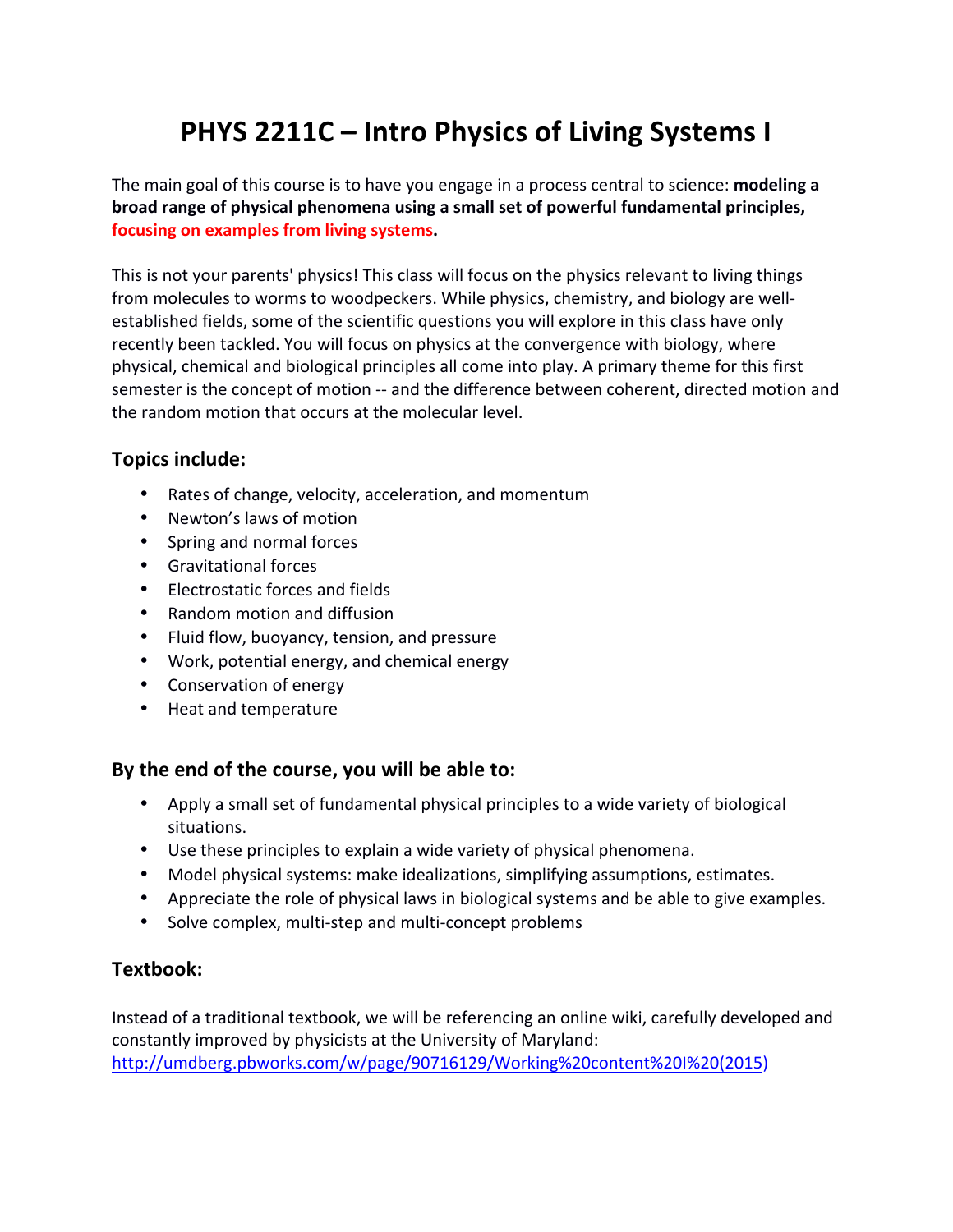# **Evaluation**

Numerical ranges for final grades are as follows:  $90-100$  points = A, 80-89 points = B, 70-79 points =  $C$ , 60-69 points =  $D$ , 0-59 points = F. Final grades will not be curved:

## **The Core Points – 90 points of required work for all students**

**45pts - Evening Tests:** There are four evening tests weighted from your lowest to highest test score (6pts, 9pts, 12pts, 18pts). The dates for these tests are listed on the course schedule.

- The format is a combination of multiple choice and free response
- Closed book except for a formula sheet (provided with your test)
- Arrangements will be made for ADAPTS students on a per-person basis please consult with Dr. Curtis.

**25pts -** Final Exam: Your final exam will be Friday, Dec. 9 from 8-10:50 AM.

**20pts - Laboratory:** Lab begins the first week of class, please bring your laptop with you to lab.

- You must attend the lab section for which you are registered in order to receive credit.
- Only those with a VALID WRITTEN EXCUSE for missing a lab will be allowed to do a makeup activity at the end of the semester. That activity will take at least two hours and may involve doing another lab or evaluating data.
- Lab exercises will account for 15pts of your final grade in the course and may include group problems or experiments.
- Many labs will have an associated individual **pre-lab** assignment on WebAssign to be completed before lab. All labs will have graded team write-ups to be turned in after lab. These combine to account for 15 of the 20 lab points in the course.
- At the start of most lab sections, students will have 25 minutes to complete a lab quiz. Your lab quizzes will account for 5 of the 20 lab points in the course.

### **The Bucket Points – Earn 10 points from any combination of these activities**

#### **5pts** - Homework: Accessed by logging into T-Square and clicking on the WebAssign link

• Homework is due every Sunday evening. Correct submissions submitted more than 48 hours before the deadline earn a 40% bonus. Homework scores greater than 100% will count as extra credit. For example, correct homework always submitted early would earn 2pts of extra credit on the final course grade.

**3pts - Participation:** Class participation is monitored through a series of in-class polling-type questions.

• Each student will need to purchase a Turning Technologies ResponseCard or ResponseWare license (for use with the mobile app). More info on this system is given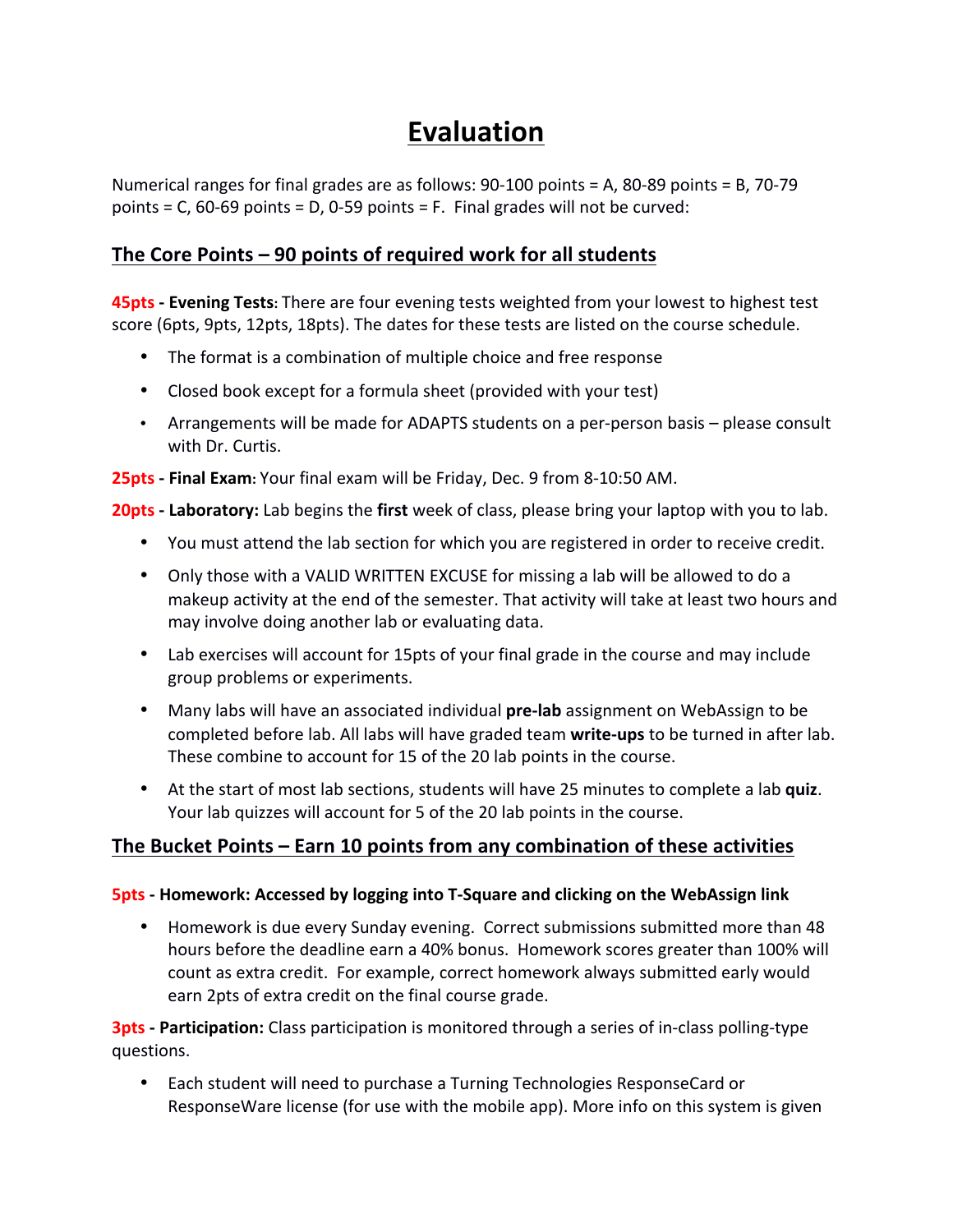#### here: http://www.ctl.gatech.edu/faculty/technology/clickers

**1pt** - Optional Assignments: Additional physics problems will be posted for each chapter and are due before each test.

**1pt** – **Seminar Reviews:** After attending one of the pre-selected seminars, submit to webassign either (A) a short video review or (B) a half-page written review. In your review, do not just summarize but also give your own observations on the work and how it may connect with the class. Attend and review three seminars for the full 1 point. A listing of available seminars will be posted to the course webpage; if you want to attend a seminar not listed, please ask Dr. Curtis for approval first.

**2pts - Reading Assignments:** A few questions on the reading assignments are due at midnight on the day before each class. No partial credit will be given; each assignment is graded all-ornothing. 

**2pts** – Create and solve real-world problems: Identify examples and problems in biology where physics principles are relevant. For each problem you identify, write up an approved solution using the concepts learned in this course. You will receive 0.5 pts per problem, up to a maximum of 4 problems (2 pts). The problems should go beyond a "plug-and-chug" textbooklike problem with a trivial result. It should be challenging but solvable by a well-prepared student. The problem and solution must be clearly written (free of spelling and grammatical errors) and the values used must be physically plausible. Improve your grade while deepening the biological context of the course at the same time!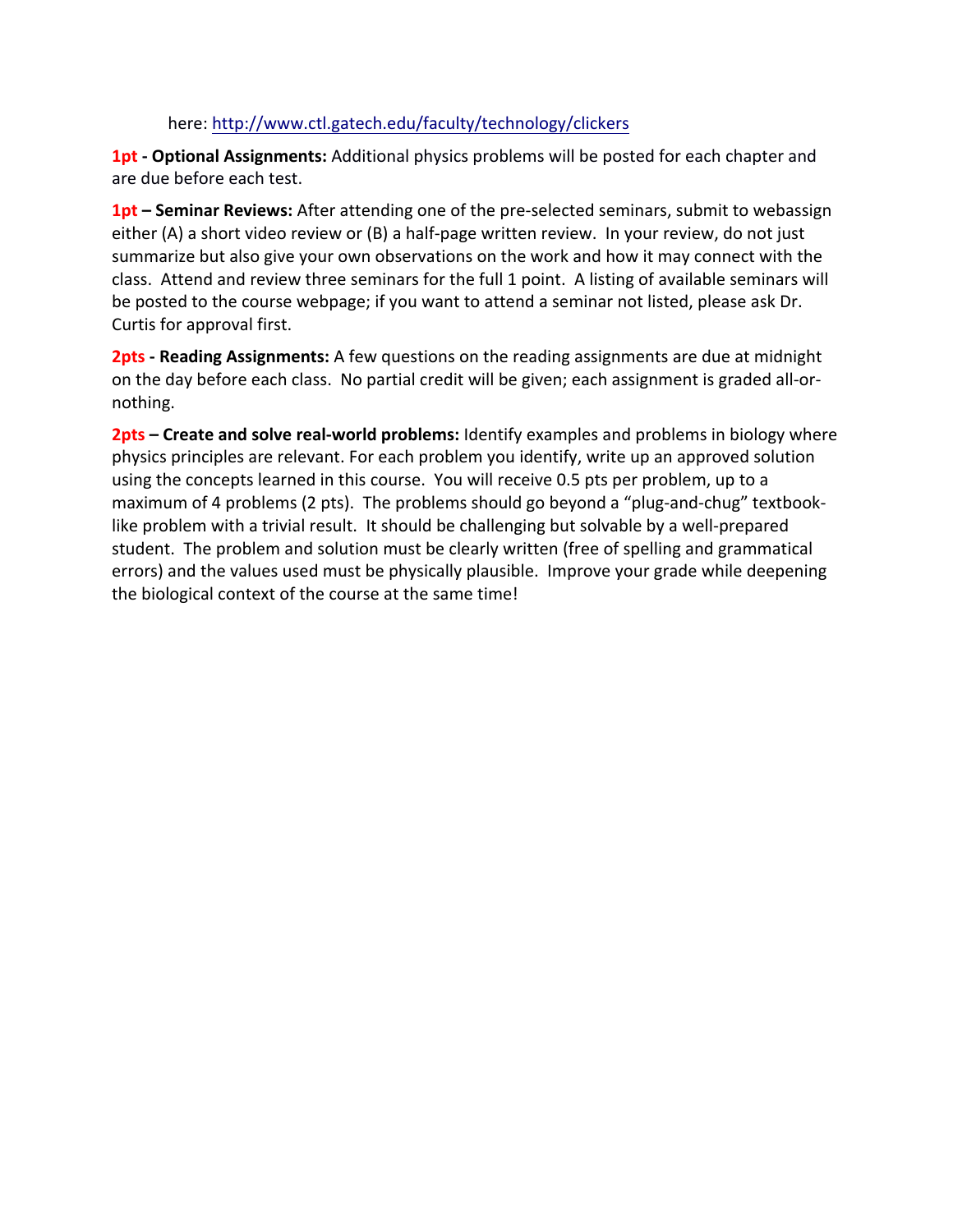# **Guidelines**

### **Honor**

- The policy on academic honesty as stated in the Honor Code will be fully enforced during this course for both the instructor, Dr. Curtis, and for the student: http://www.honor.gatech.edu
- Collaboration with other students in this course on homework assignments and in-class activities is permitted and encouraged. However, when done studying, you should be capable of fully doing all work on your own.
- Students are not permitted to use a second WebAssign account.
- Collaboration is not permitted on lab quizzes, tests, or the final exam.
- Students are not permitted to use another student's Clicker in lecture. It is an Honor Code Violation to submit responses for another student using their clicker.
- Honor code violations will be referred to the Dean of Students office.

### **Testing**

- If you are more than 15 minutes late for an evening test or final exam, you will not be permitted to participate.
- If you are an ADAPTS student please contact the Dr. Curtis immediately to discuss your accommodation.
- If you feel that an error has been made in the grading of test, you will have until the start of the next test to submit your test for regrade to a graduate TA who will consult with Dr. Curtis.
	- **If** you are unable to meet with a graduate TA, please meet with Dr. Curtis.

### **Absences**

- Students may be excused from core course work (exams or labs) ONLY if they:
	- " Participated in an approved Institute activity (e.g. athletics, conferences, etc.); were required to appear in court; were suffering from a serious illness that required a doctors visit; experienced the death of an immediate family member; observed a religious holiday.
	- There are no makeup quizzes or tests; you can only be excused from these assignments.
	- **If** you are excused from an evening test, your final exam grade will replace your missing test grade at the end of the term. Experience has shown this to be more beneficial for the student than giving a makeup test.
	- " Please visit Dr. Curtis's office hours with documentation within one week of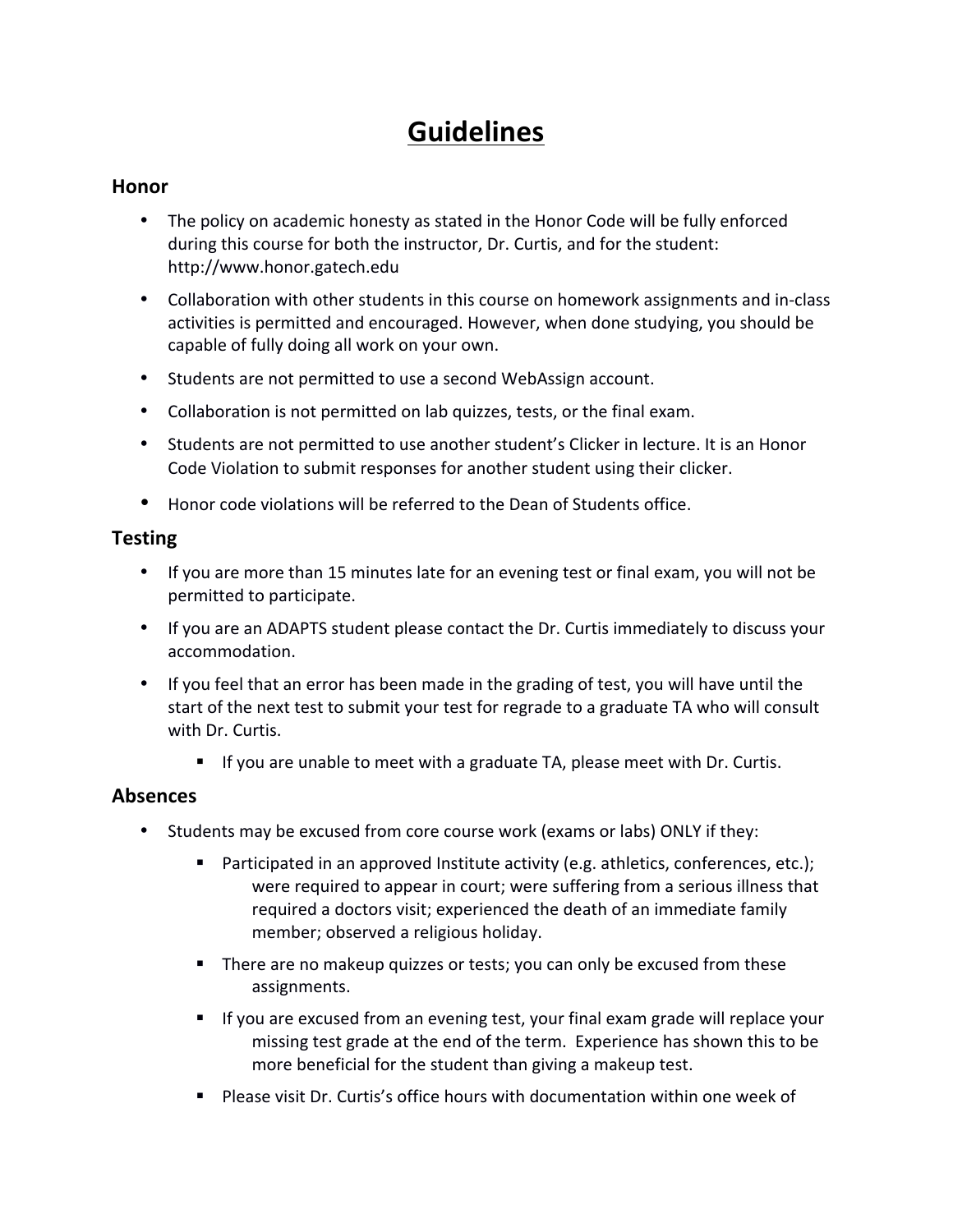returning to campus.

• Missed course activities from the bucket cannot be excused. Instead, students should complete additional bucket activities to make up for the missed work. No documentation is required but please contact Dr. Curtis if you have questions or concerns.

### **Participation**

- The secret to succeeding in this course is to actively participate in class, in labs, and on Piazza.
- Lectures meet Monday, Wednesday and Friday. Lectures are important because they give you the opportunity to ask questions, clear up points of confusion, and practice solving problems that emphasize key concepts.
	- You will be responsible for taking your own notes. http://goo.gl/xdKdrZ

■ Each student must register the DeviceID for their ResponseCard, located on the back of their unit, through T-Square, by clicking on the left menu item *"Course Tools>Clickers"*

### **.** This is true even if you are using the ResponseWare app on your cell *phone*

- Keep up with the suggested reading for each lecture listed on the course schedule
- After studying the wiki sections, work through the WebAssign homework questions to check your understanding on your own. While you may work in a small group, you are encouraged to work many of the problems on your own, which better reflects testing conditions.

### **WebAssign**

- Coursework is completed using the WebAssign online homework system.
	- Accessed through T-Square by clicking on the left menu item "Course *Tools>WebAssign"*
	- $\blacksquare$  Access has already been purchased using a portion of your lab fee.
	- Your overall grade for the course will also be visible here.
- You are given 10 submissions for each question part within an assignment.
	- **EXEL After the third submission you incur a 5% penalty for that question part.**
- Extension requests for an individual assignment will be handled automatically by the WebAssign system with a 10% point penalty.
	- **Table 1** You are allowed a maximum of two extensions per assignment.
	- **E** You must **request** an extension within 48 hours of the original due date.
	- **.** Once you request an extension, you must **complete** it within 12 hours.